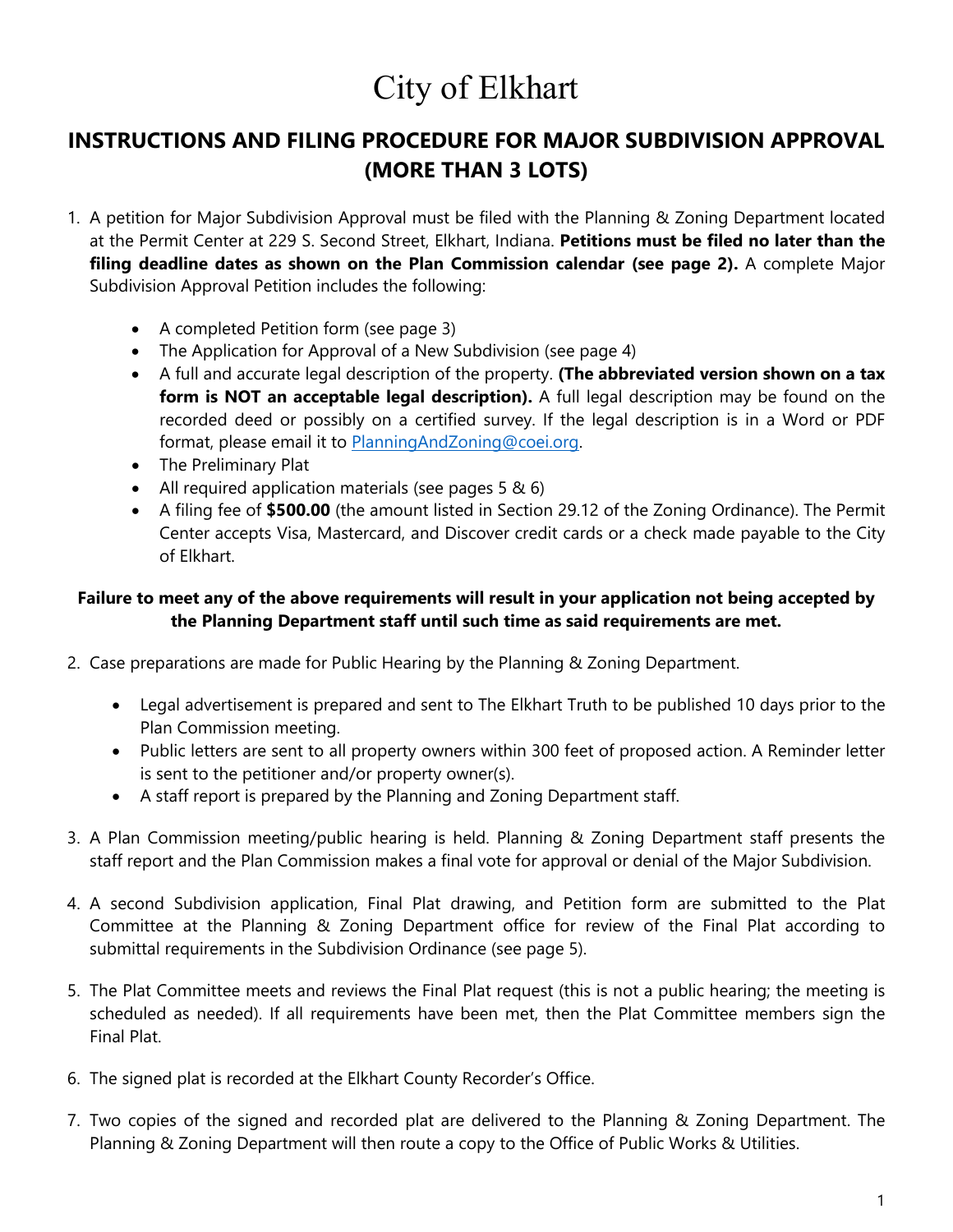### **2022 CITY OF ELKHART PLAN COMMISSION CALENDAR**

Friday, December 10, 2021 Monday, January 3, 2022 Friday, February 11, 2022 Monday, March 7, 2022 Friday, March 11, 2022 Monday, April 4, 2022 Friday, September 9, 2022 Monday, October 3, 2022

**Thursday, November 10, 2022** Monday, December 5, 2022

#### **File by Date Meeting Date**

Friday, January 7, 2022 Monday, February 7, 2022 Friday, April 8, 2022 Monday, May 2, 2022 Friday, May 6, 2022 **Monday**, June 6, 2022 Friday, June 10, 2022 **Tuesday, July 5, 2022** Friday, July 8, 2022 **Monday, August 1, 2022** Friday, August 5, 2022 **Tuesday, September 6, 2022** Friday, October 7, 2022 Monday, November 7, 2022 Friday, December 9, 2022 **Tuesday, January 3, 2023**

All meetings are held in the Council Chambers, 2<sup>nd</sup> floor, City Municipal Building at 1:45 p.m., the 1st Monday of each month unless indicated in **bold**.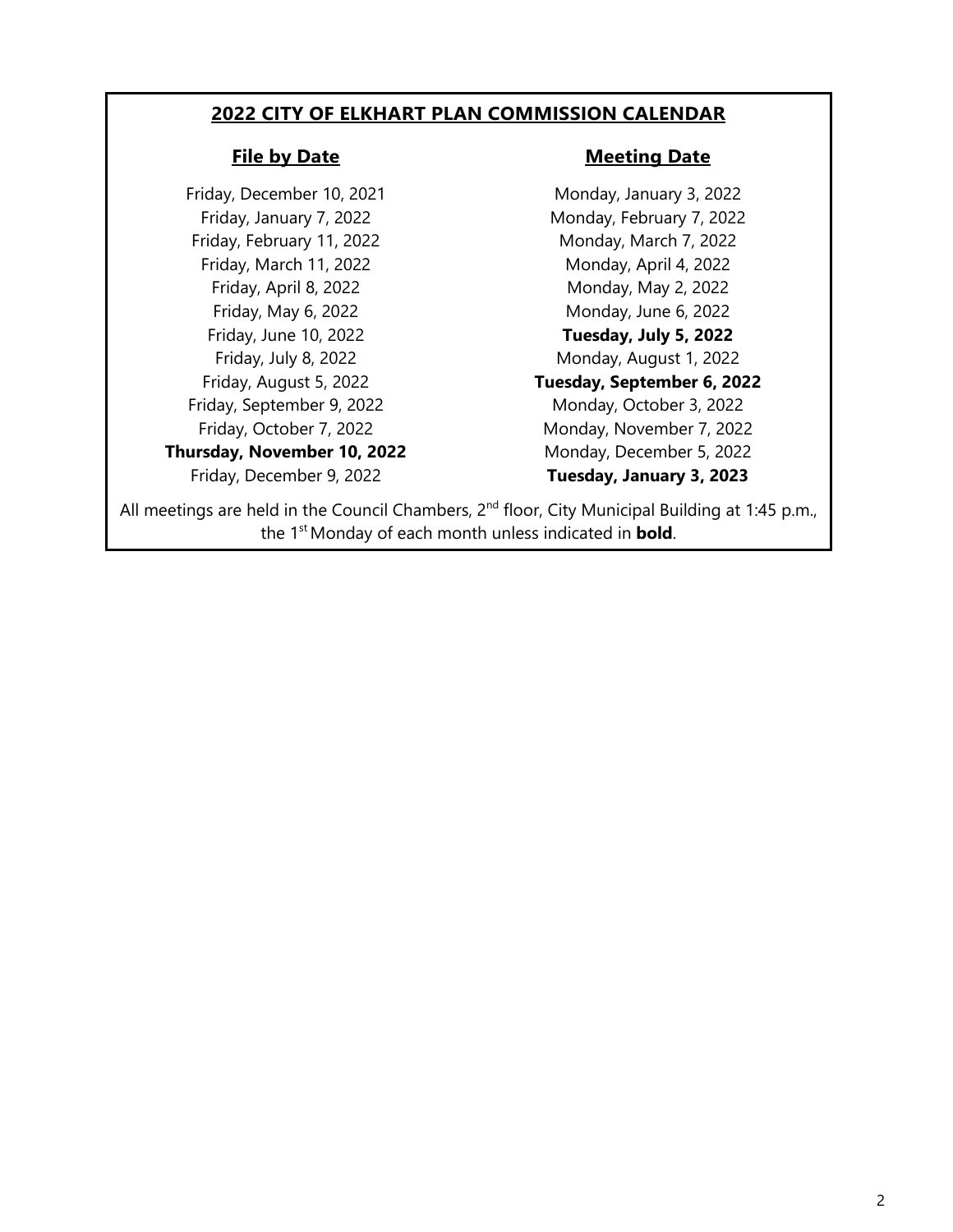# City of Elkhart

## **Application for Approval of a New Subdivision in the City of Elkhart**

Date:

City of Elkhart Plan Commission Municipal Building 229 S. Second Street Elkhart, Indiana 46516

Dear Plan Commission:

Preliminary approval is hereby requested for a subdivision to be known as:

Said Subdivision is legally described as follows: (attach legal description).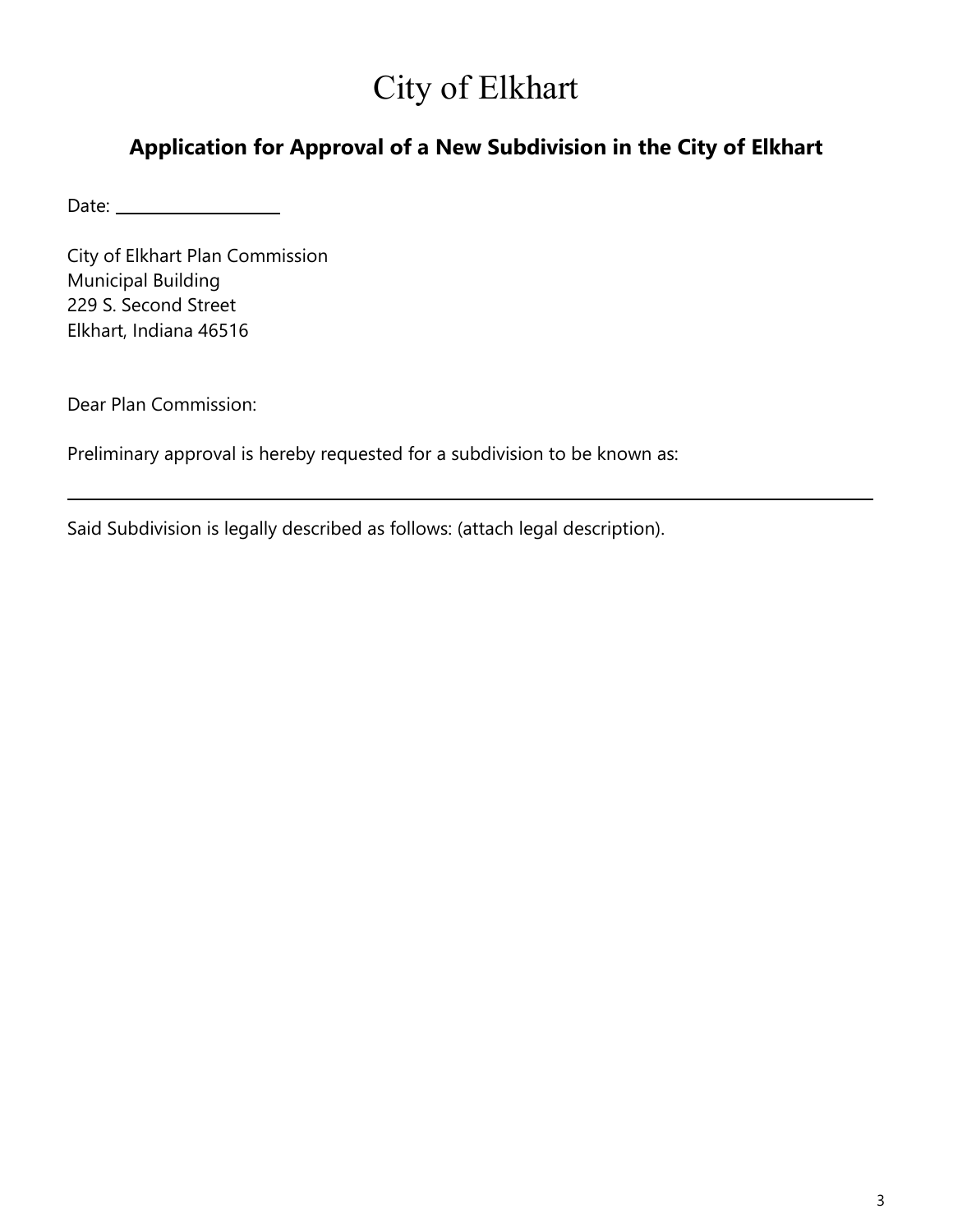| <b>PETITION #:</b> |
|--------------------|
|--------------------|

# **PETITION to the PLAN COMMISSION**

| PETITION TYPE: MAJOR SUBDIVISION                                                                                                                                                                                                                   |                                                                                                     |
|----------------------------------------------------------------------------------------------------------------------------------------------------------------------------------------------------------------------------------------------------|-----------------------------------------------------------------------------------------------------|
|                                                                                                                                                                                                                                                    |                                                                                                     |
|                                                                                                                                                                                                                                                    |                                                                                                     |
|                                                                                                                                                                                                                                                    |                                                                                                     |
|                                                                                                                                                                                                                                                    | Contact Person: New York Contact Person: New York Contact Person: New York Contact Person:          |
|                                                                                                                                                                                                                                                    |                                                                                                     |
|                                                                                                                                                                                                                                                    |                                                                                                     |
|                                                                                                                                                                                                                                                    |                                                                                                     |
|                                                                                                                                                                                                                                                    |                                                                                                     |
|                                                                                                                                                                                                                                                    |                                                                                                     |
| NOTE: The petitioner is the legal property owner of record, or a certified representative, and agrees the above information<br>is accurate. Failure to provide a legal signature or accurate information will make this application null and void. |                                                                                                     |
|                                                                                                                                                                                                                                                    |                                                                                                     |
|                                                                                                                                                                                                                                                    |                                                                                                     |
|                                                                                                                                                                                                                                                    |                                                                                                     |
|                                                                                                                                                                                                                                                    | <b>STAFF USE ONLY:</b>                                                                              |
|                                                                                                                                                                                                                                                    | Staff Checklist for the applicant's submittal of a complete Petition to the Plan Commission docket: |
| A completed Petition form signed by the legal owner of record.                                                                                                                                                                                     |                                                                                                     |
| A completed Application for Approval of a New Subdivision.                                                                                                                                                                                         |                                                                                                     |
| If any person other than the legal owner or the legal owner's attorney files the appeal,                                                                                                                                                           |                                                                                                     |
| written and signed authorization from the property owner must be supplied.                                                                                                                                                                         |                                                                                                     |
| A full and accurate legal description of the property.                                                                                                                                                                                             |                                                                                                     |
|                                                                                                                                                                                                                                                    | One to scale drawing of the property. If larger than 11" x 17", 12 copies must be submitted.        |
| One copy of the Appeal Letter signed in ink by the owner of the property. (Optional)                                                                                                                                                               |                                                                                                     |
| Any other information listed in the Instructions and Filing Procedure for this type of Petition.                                                                                                                                                   |                                                                                                     |
|                                                                                                                                                                                                                                                    |                                                                                                     |
|                                                                                                                                                                                                                                                    |                                                                                                     |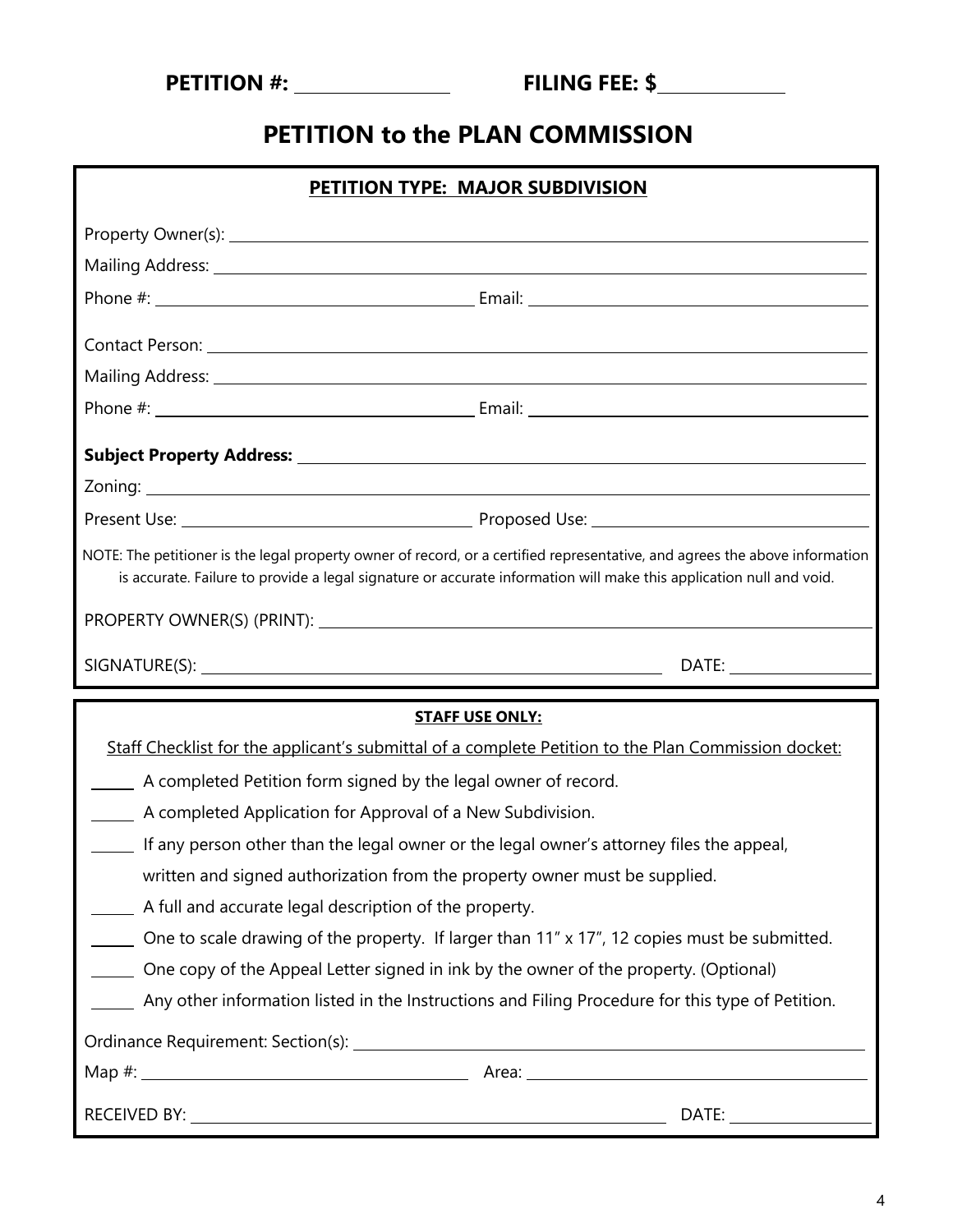### **ARTICLE 4 – PRELIMINARY PLAN APPROVAL PROCESS**

### Section 1. Filing Procedures

Any owner or subdivider of land within the corporate limits of the City of Elkhart desiring to divide said land, or to dedicate streets, alleys or other lands for public use shall submit a subdivision application to the Plan Commission Staff at least thirty (30) days prior to the Plan Commission meeting. (Applications are available in the City Planning and Development Department.) The application requirements are:

- A. An application form signed by the owner(s) of record of the land to be subdivided specifying the intent of land use, drainage, sewage disposal, water supply, street improvements, restrictions existing or to be placed on the property and the expected date of its development.
- B. Application fee in the amount listed in Section 29.12 of the Zoning Ordinance. (Please refer to the filing fee that is provided on the first page of this packet.)
- C. List of names and addresses of all interested parties.
- D. A site plan of the proposed subdivision indicating that all standards of this Ordinance have been met. The site plan shall contain the following elements:
	- 1. Proposed name of subdivision;
	- 2. Location by section, township and range, or other legal description and by a general location map;
	- 3. Names and addresses of developer and plan designer;
	- 4. Scale 1" to 100' or larger (shown graphically), date and north point;
	- 5. Boundary line of proposed subdivision and total acreage encompassed;
	- 6. Location, widths and names of all existing or prior platted streets or other public ways; railroad and utility rights-of-way, parks and other public open spaces, permanent easements, and section and corporation lines within or adjacent to the tract.
	- 7. Location of existing and proposed sewers, water mains, culverts and other underground facilities within and adjacent to the tract indicating pipe sizes and manholes;
	- 8. Boundary lines of adjacent tracts indicating ownership of interested parties;
	- 9. Existing and proposed zoning of the proposed subdivision and adjacent tracts;
	- 10. Contours at two-foot intervals, except where topography requires one-foot intervals;
	- 11. Location, width and name of all proposed streets rights-of-way, cross-walkways and easements;
	- 12. Layout, numbers and dimensions of lots with building setback lines, except for industrial subdivisions;
	- 13. Parcels of land to be dedicated or temporarily reserved for public use or set aside for use by the property owners of the subdivision;
	- 14. Location, name and characteristics of soils within the proposed subdivision;